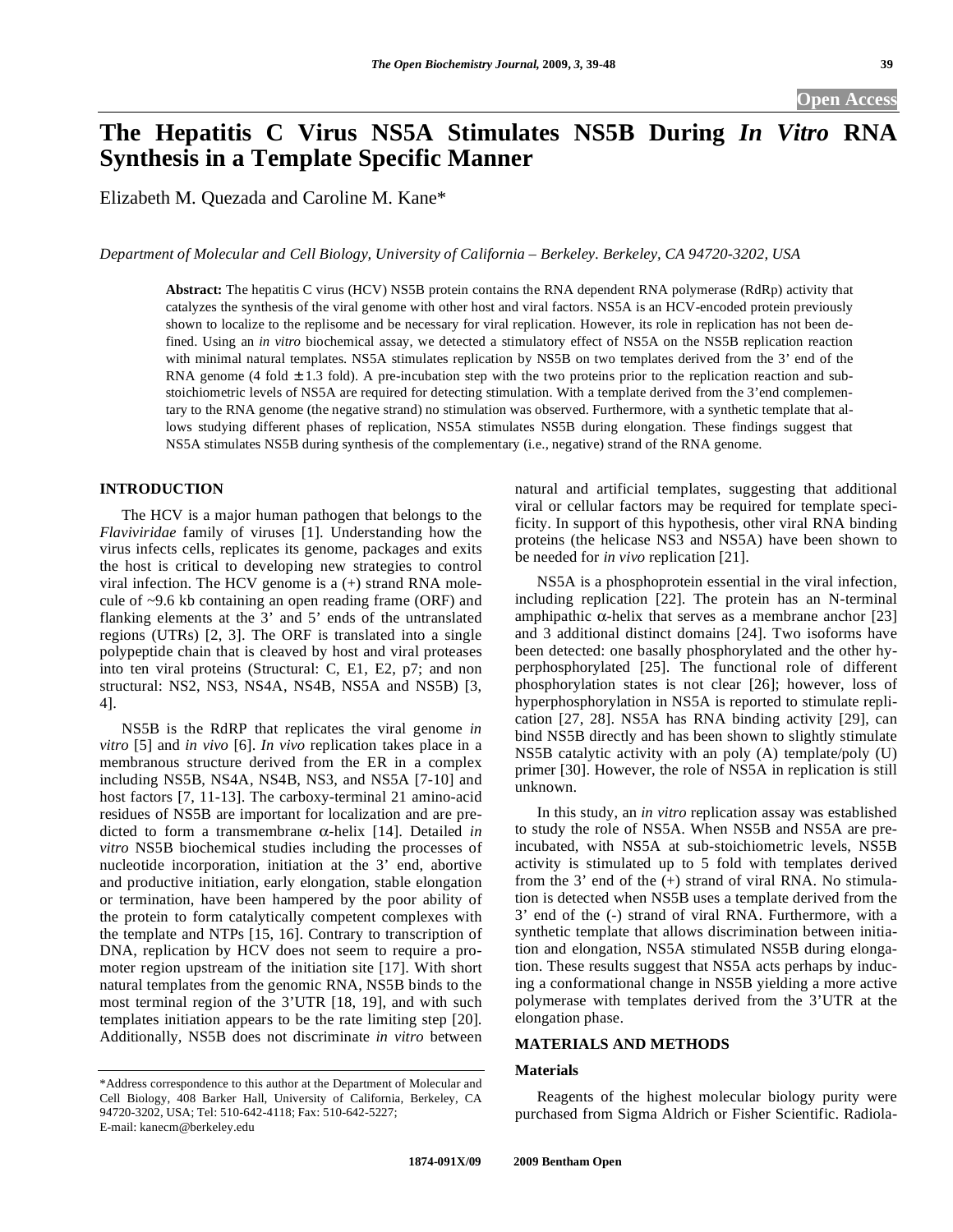belled  $\int^{32}P$ ] nucleotides were purchased from Perkin Elmer. NTPs of the highest purity were from GE Healthcare.

#### **Methods**

# *Plasmids Constructs for Template Synthesis or Protein Purification*

 The plasmid containing the sequence of HCV-Con1 genotype 1b (kind gift of Charles Rice, The Rockefeller University) was used as a PCR template to amplify the sequences of NS5A and all the natural templates. The sequence encoding the HCV full length NS5A (FL-NS5A) was cloned first into the expression vector pSPORT (Invitrogen) cleaved with *PstI* and *XmaI* to introduce a 10 histidine tag onto the C-terminus. The primers used to amplify the NS5A sequence were: 10HIS-F: 5'-AAACCTGCAGTCCGGCTCGTGGCT AAG-3' and 10HIS-R: 5'-GTTGACCCGGGGGCAGCAGA CGACGTCC -3'. The NS5A-10HIS sequence was further cloned into the pRSET A plasmid (kind gift of Donald Rio, University of California-Berkeley) digested with *AseI* and *HindIII*. The primers used to amplify the DNA from the pSPORT vector were: NS5A-forward: 5'TAACATTCACAT ATGTCCGGCTCGTGGCTAAG-3' and NS5A-reverse: 5' GCGTACGTAAGCTTTTAG-3'. All constructs were sequenced for accuracy.

 To generate the templates for RNA synthesis, pMV1 (kind gift of Nam Vo, University of Pittsburgh), which contains the T7 promoter sequence up and downstream of a multiple cloning site, was cleaved with *HindIII* and *NcoI* or *KpnI.* To generate the  $X$  (+) template, primers  $98XF: 5'$ ATCAGCATCAAGCTTAATACAACTCACTATAGGT-GGCTCCATCTTAGCCCTAGTCACGGC-3' and 98XR:  $5'$ -

ATGCGAGTCCATGGACATGATCTGCAGAGAGGCCAG TATCAGCAC-3' were used to amplify the HCV DNA that was then cleaved with *Hind III* and *NcoI* and ligated with pMV1 digested with the same enzymes. To generate the 3'UTR SL (+) template, the forward primer was: 3'UTR-SL F: 5'-ATCAGCATCAAGCTTAATACAACTCACTATAG GGGATCCCCGGCTGCGTCCCAG-3'. The reverse primer was 98XR. Restriction enzyme digestions and ligation with  $pMV1$  were as for the  $X$  (+) template.

 To generate the 3' END (-) template (first 341-nt of the complementary strand), the following primers were used: 5' UTR F: 5'ATCAGCATCAAGCTTAATACAACTCACTAT AGGGGATCCGCCAGCCCCCCGATTGGGGGCG-3' and 5' UTR R: 5'-CTCCAGAGCATCTGGCACGTGGATGG CTGAGCCATGGGG-3'. The PCR products and pMV1 were cleaved with *HindIII* and *KpnI*, and ligated together. All constructs were sequenced after amplification in TOPO10 cells.

 The LTMOA template was generated by PCR amplification that combined a T7 RNA polymerase promoter, pBluescript-SK  $(+)$  sequence  $(674 - 914$ -nt), and a 21-nt G less sequence. The full length sequence of the LTMOA DNA is in supplemental material.

#### *RNA Template Synthesis by T7 RNA Polymerase*

 The DNA templates for the T7 *in vitro* transcription reactions were generated from plasmids digested with  $MlyI[X(+)]$ and 3'UTR SL (+)] or *BamHI* [3'END (-)]. After purification by gel electrophoresis, phenol extraction and ethanol precipitation, the DNA was dissolved in RNase free water. *In vitro* transcription reactions were carried out following the supplier directions at  $37^{\circ}$ C for 4 hours (Epicentre Biotechnologies). After treatment with  $0.1U/\mu L$  DNaseI for 30 min at  $37^{\circ}$ C, the RNA was purified by acidic phenol extraction followed by two ethanol precipitations and centrifugation through a Bio-Spin 30 column (BioRad).

## *NS5A Expression and Purification*

 Plasmid pRSET-HCV- NS5A-C10HIS was transformed into *E. coli* BL21(DE3) cells that were plated onto LB medium supplemented with  $0.1\%$  Dextrose and  $100 \mu g/mL$  ampicillin. A single colony was picked after 16-18 hours and inoculated into liquid media for overnight growth. Five mL of the overnight culture were used to inoculate 1 L media. Cells were grown at  $37^{\circ}$ C with shaking; when the culture reached an  $OD_{595nm} = 0.8$ , cells were induced with 0.5 mM isopropyl- $\beta$ -D-1-thiogalactopyranoside (IPTG) for 4 hours at  $25^{\circ}$ C with vigorous shaking (250 RPM) after first allowing the culture to cool down for 10 min. Cells were then pelleted at 3000×G for 10 min in a SS34 rotor, resuspended in 100 mL ice cold distilled-deionized water and centrifuged again. The pellet was suspended in 25 mL lysis buffer [(Buffer A: 100 mM Tris pH 8.0, 200 mM KCl) with complete-EDTA free protease inhibitors (Roche), leupeptin and pepstatin to a final concentration of  $7-10 \mu g/mL$ , 2% TritonX-100, and 100 g/mL lysozyme]. The suspension was quick frozen and stored at -80°C. The FL-NS5A purification was carried out following the  $\Delta$ 32-NS5A protocol [29] with minor differences, including detergent (0.5% Triton X-100) in all buffers.

 Pooled fractions containing the peak of NS5A were loaded onto a Superdex - 200 gel filtration column (GE Healthcare) equilibrated in buffer C (50 mM Hepes pH 7.3, 5mM MgCl2, 400 mM KCl, 1mM DTT, 10% glycerol and 0.1% Triton X 100). Two main peaks were observed. Fractions from each peak were flash frozen before storage at - 80°C after adding glycerol to 25% final concentration. Protein concentration was determined by the Bradford protein assay (Pierce).

A clone of NS5A lacking the first 32 amino acids  $(\Delta 32 -$ NS5A) was obtained from Craig Cameron, University of Pennsylvania, and the protein was purified as described [29].

## *NS5B Purification*

 The FL-NS5B was purified as described [31] with minor modifications to increase solubility. Induction with 1mM IPTG was carried out in media containing 2% ethanol and with shaking at 16°C [32] for 16-18H. After Ni-NTA purification, the protein was diluted to 50 mM KCl final concentration with buffer D (50 mM Hepes pH 7.3, 5mM  $MgCl<sub>2</sub>$ , 1mM DTT, 10% glycerol and 0.1% Triton X 100) and affinity purified by using a TSK-Heparin-5PW column (Tooso-Hass) preequilibrated in buffer C with 50 mM KCl. Elution was carried out with a linear salt gradient from 50-700 mM KCl at 0.2-0.5 mL/min. Pooled fractions containing NS5B were concentrated with conical concentrators (5000 MWCO, Vivaspin), flash frozen and stored at -80°C. Protein concentration was determined by the Bradford protein assay (Pierce).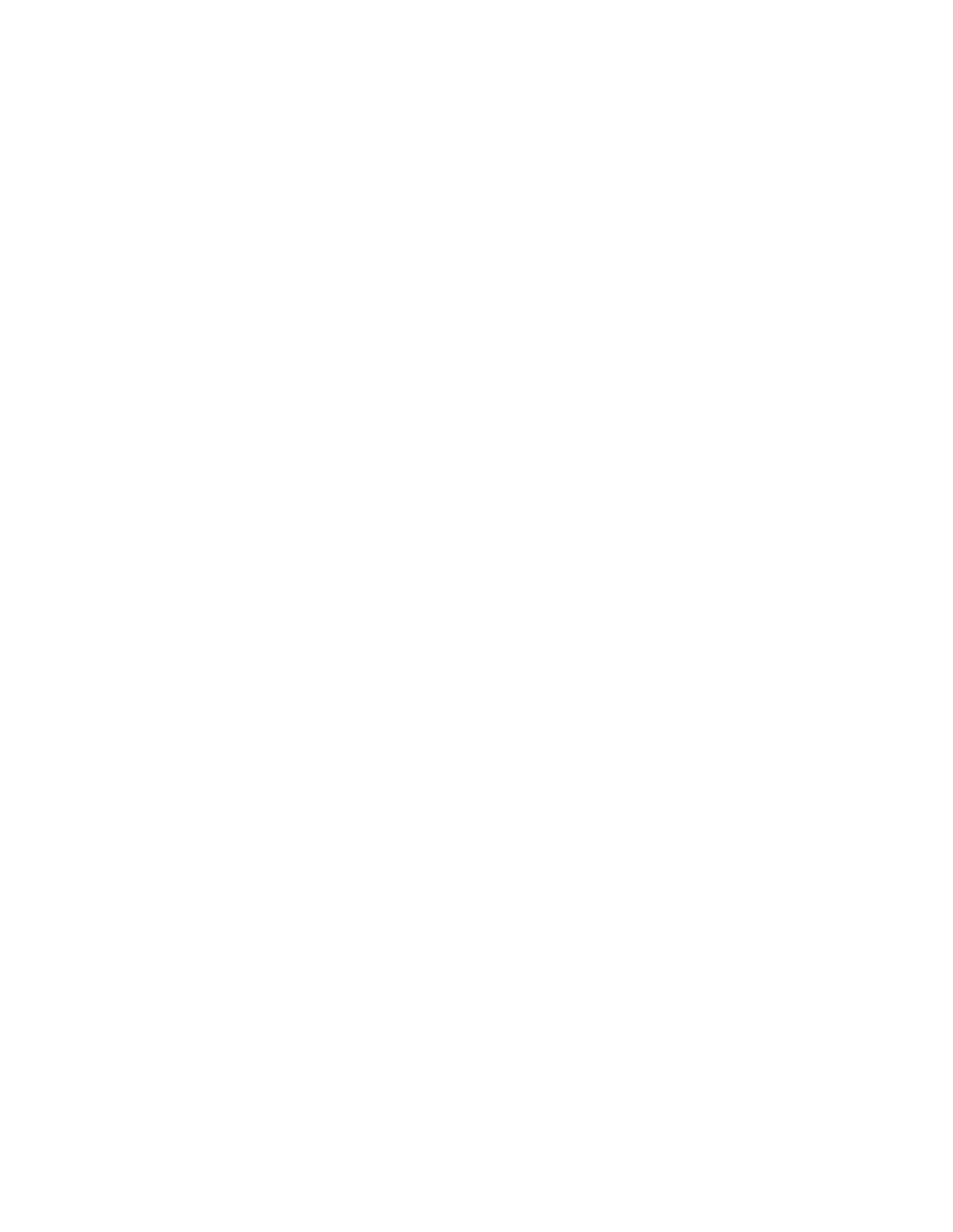

**Fig. (3).** NS5A activates the NS5B replication reaction with the 3' UTR SL (+). **A**. Radiolabeled 3'UTR SL (+)template. **B**. NS5A titration during preincubation with NS5B (0.3 µM) prior to starting the replication reaction: 10 nM NS5A, lane 2; 1 nM NS5A, lane 3; 100 pM NS5A, lane 4; 10 pM NS5A, lane 5; 1 pM NS5A, lane 6; 0.1 pM NS5A, lane 7. Lane 8 shows the reaction with NS5B alone. Arrow indicates the expected RNA product. **C**. Quantitation of stimulation of NS5B by varying amounts of NS5A. Results are the average of 2 independent experiments.

tions used. As a result, we used the  $\Delta$ 32-NS5A throughout the rest of the study. Samples from an identical purification from bacterial extracts induced with a plasmid lacking NS5A had no stimulatory activity, indicating that NS5A is indeed responsible for the stimulation even at such low concentrations. In addition, preliminary mutational analysis supports that the observed effect on NS5B is indeed due to NS5A. Furthermore, in the absence of NS5B no radiolabeled RNA products are detected, indicating that the stimulation is dependent on the NS5A-NS5B interaction, and that NS5A does not have terminal transferase activity or other nucleotide polymerization activity (data not shown). The stimulation conditions were further optimized in 50 mM KCl and 10  $\mu$ M  $ZnCl<sub>2</sub>$ .

 We next evaluated the template dependence of this stimulation. When the 3'UTR-SL (+) template is used (Fig. **3A**), similarly to the X (+) template, NS5A stimulates NS5B in a concentration dependent manner (Fig. **3B** and **C**). When NS5A was titrated from 10 nM to 0.1 pM in the replication reaction  $(0.3 \mu M$  NS5B), we again observed that substoichiometric levels of NS5A are optimal for the stimulation (Fig. **3B**). The greatest stimulation with this template is observed at 10 pM  $(4 \pm 0.6 \text{ fold})$  but 10 times less or more NS5A does not affect the yield greatly (3.8±0.6 or 3.7±1.0 fold stimulation respectively) (Fig. **3B** lanes 5-7). Concentrations of 10 nM or higher begin to inhibit the reaction; thus as the amount of NS5A approaches that of NS5B, overall replication *in vitro* is reduced.

 Templates derived from the 3' end of the RNA negative strand function more efficiently *in vitro* with NS5B than templates derived from the 3' UTR region [44, 45]. With the

3' END (-) template (Fig. **4A**), we also consistently observe 10-100 fold more product with NS5B alone than from templates derived from the  $3'$  end of the genomic  $(+)$  RNA (Fig. **4B**). Unlike results with the  $(+)$  strand derived templates, we detected no stimulation of NS5B by NS5A with this template. To further test the effect of NS5A, we incubated NS5B at different concentrations with 10 pM NS5A (Fig. **4C**) and at varied RNA concentrations (data not shown). In any of these experiments no significant stimulation on NS5B was observed. Taken together these results suggest that the stimulation of NS5B by NS5A is template dependent. These data further suggest that NS5A increases the ability of NS5B to synthesize the (-) strand and not the (+) strand.

 To probe the mechanism of the effect of NS5A, we next tested synthetic templates used previously to study the biochemical properties of NS5B. On one of these templates (LTMOA, kind gift of Dr Nam Vo, University of Pittsburgh), NS5A does stimulate NS5B by 3-5 fold (Fig. **5A**, compare lanes 1-2 to 3-4).

 The LTMOA template allows one to discriminate between RNA binding, initiation, stability of halted ternary complexes, and the elongation phase of RNA synthesis. The sequence of the 3'end of LTMOA does not contain any guanidine nucleotides up to position 21. Thus, in the absence of CTP, NS5B initiates replication and synthesizes RNA up to position 21. Heparin, that prevents re-initiation, and CTP are added to allow elongation to resume. The stalled complex at position 21 (G21) continues synthesis and RNA products can be monitored under single cycle conditions.

 To find out how NS5A stimulates NS5B, either NS5B alone or pre-incubated with NS5A is combined with ATP,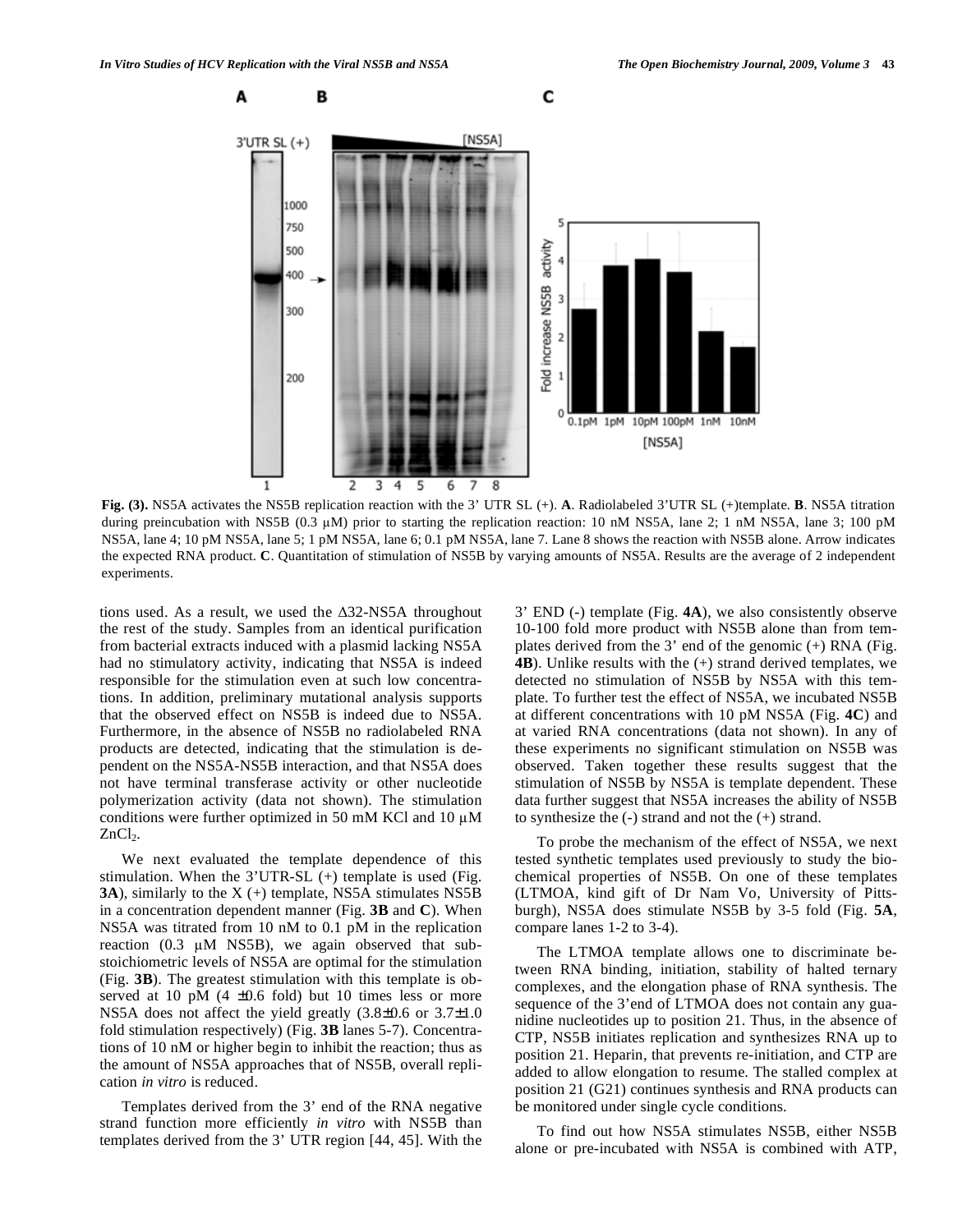**Fig. (4).** NS5A does not activate the NS5B replication reaction with the 3' END (-) template. **A**. Radiolabeled 3' END (-) template. **B**. NS5B (2.5  $\mu$ M) replication reaction with the X(+) template (lane 1) or the 3' END (-) template (2.5  $\mu$ M each) **C**. NS5B (0.3  $\mu$ M, lane 1, 2) plus or minus pre-incubated NS5A at 10 pM (lane 2). NS5B  $(0.2 \mu M)$ , lane 3, 4) plus or minus pre-incubated NS5A at 10 pM (lane 4). NS5B  $(0.1 \mu M)$  $\mu$ M, lane 5, 6) plus or minus pre-incubated NS5A at 10 pM (lane 6). The reaction proceeded for 2 hours at 30°C after addition of the template  $(0.2-0.5 \mu M)$ , and NTPs. Arrow indicates the expected RNA product.

UTP, GTP, and LTMOA to form G21 complexes (Fig. **5B** lane 1). Heparin and CTP are added, and the stalled complexes are incubated for up to 310 additional seconds (Fig. **5B** lanes 2-5). To resolve the sizes of the RNA products on denaturing gels, the reactions were treated with glyoxal to prevent secondary structures in the RNA products or template annealing to the products. For data analysis, the RNA products are grouped into 7 regions based upon gel mobility (Fig. **5B**). R1 corresponds to the G21 stalled complex, while R2 to R7 identify the accumulation of higher molecular weight RNA products prior to the formation of the full length RNA across a 90 second timecourse (Fig. **5C**). The percent of the total products of the replication reaction in each region of the gel in the presence and absence of NS5A indicates that there is no stimulation of NS5B activity in the formation of the G21 complexes (Fig. **5C**, R1 panel 1). Rather in the presence of NS5A, the G21 complex elongates its RNA faster into higher molecular weight RNA products than complexes formed only in the presence of NS5B. For example, after 10 seconds, 28% of the RNA molecules are localized at R4 when the reaction is carried out with NS5A, and only 15% of the RNAs are at R4 in the absence of NS5A. After 20 seconds the same pattern is observed (panel 3); 31% of the RNA products are localized in R5 when NS5A is present, while 6% of them are in R5 in the absence of NS5A. No RNase has been detected in these protein fractions, so degradation cannot explain these differential results. In summary these results suggest that NS5A stimulates NS5B during elongation with the LTMOA template.

#### **DISCUSSION**

 To study the role of NS5A in HCV replication, an *in vitro* system was set up with recombinant NS5A and NS5B. We found that NS5A stimulates FL-NS5B with either the FL- or  $\Delta$ 32-NS5A. Additionally, detection of the stimulation requires a pre-incubation step and is only achieved when NS5A is present at sub-stoichiometric levels compared to NS5B, as further discussed below.

 Co-immunoprecipitation, pull down analysis after fractionation, and immunofluoresence have shown previously that, *in vivo*, a fraction of NS5A is in a complex with NS5B, and NS3 [3, 47-50]. Previous *in vitro* studies suggested that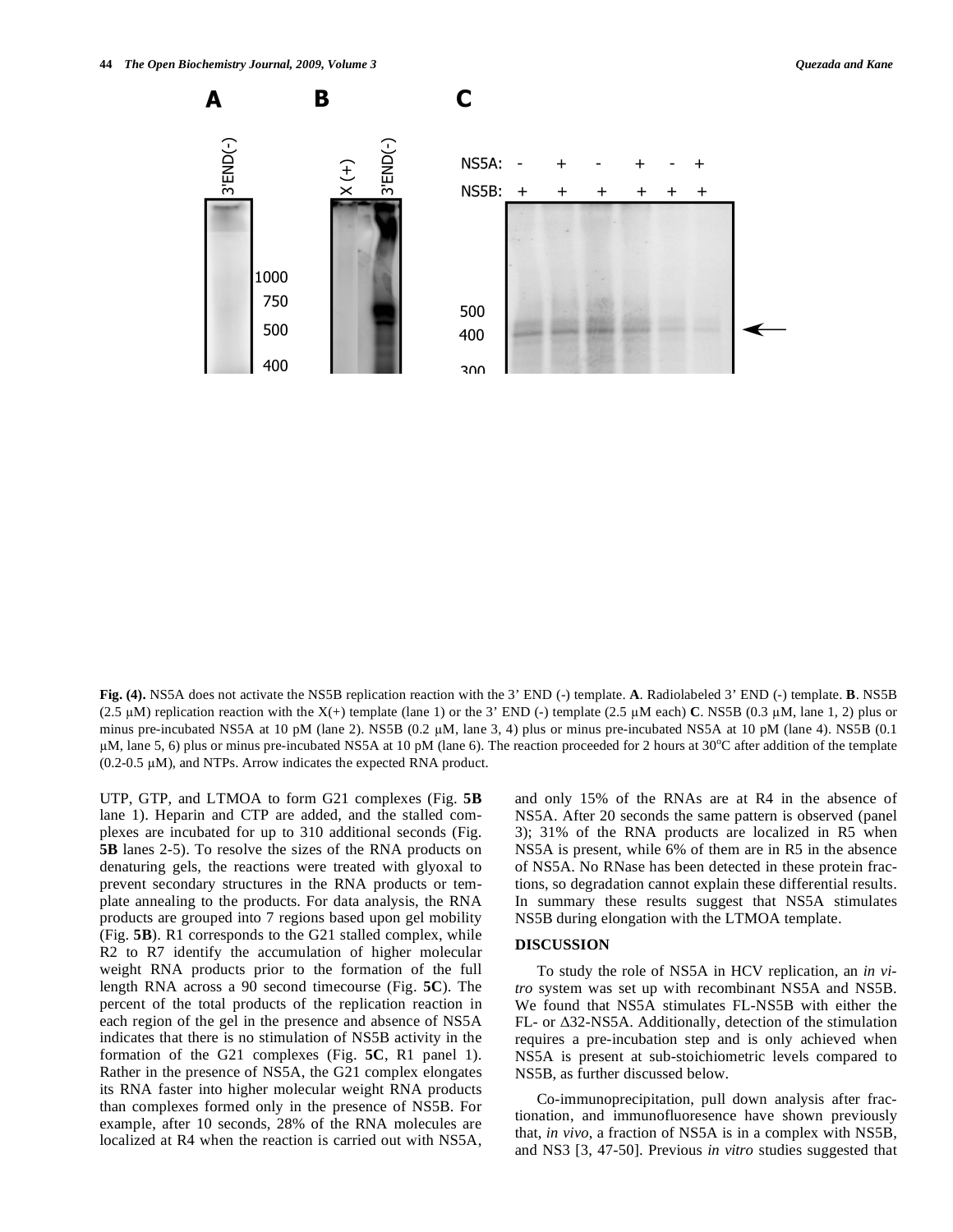

Percent distribution of RNA intermediates formation

**Fig. (5).** NS5A activation of NS5B occurs during elongation on a synthetic template. **A**. Replication reaction with the LTMOA template (1 M) in the absence (lanes 1 and 2) or presence (lanes 3 and 4) of NS5A (0.2 pM) for 1 (lanes 1 and 3) and 2 hours (lanes 2 and 4) **B**. NS5Bcontaining complexes on LTMOA can be stalled at G21 (lane 1), then released into elongation (lanes 2-5) for 20, 70, 130 and 310 seconds. To quantify the formation of RNA intermediates, the gel was divided into seven regions (R1-R7) for each time point. **C**. Quantitation of an experiment as in 5B with timepoints of 10 (panel 2), 20 (panel 3), 30 (panel 4), and 90 (panel 5) seconds with and without NS5A.

(a) NS5A stimulates (20%) the synthesis of a poly U molecule with a 1:10 or 1:50 ratio of NS5A and NS5B, (b) binds directly to NS5B [30] and (c) has RNA binding properties [29]. Yet the specific role of NS5A in replication has remained unknown.

 Templates with natural viral sequences were tested and a three to five fold stimulation was observed with the templates derived from the 3'UTR (+). Interestingly, no stimulation was detected with the 3'END (-) template. In addition, with a synthetic template that allows discrimination among steps in replication, we found that NS5A stimulates NS5B activity during elongation.

#### **Significance of NS5B:NS5A Preincubation**

 The requirement of a pre-incubation step argues that the stimulation is dependent on protein-protein interactions. The NS5A-NS5B protein–protein interaction would not be the first example of a viral RdRP regulated by another viral factor. Birnaviral RdRP (VP1) bound to a peptide fragment of the regulatory viral protein VP3 has been examined for structure and activity [51]. When the peptide fragment of VP3 is pre-incubated with the polymerase (VP1), 3-5 fold stimulation of activity is reported. Furthermore, the activation of VP1 depends upon a conformational change, upon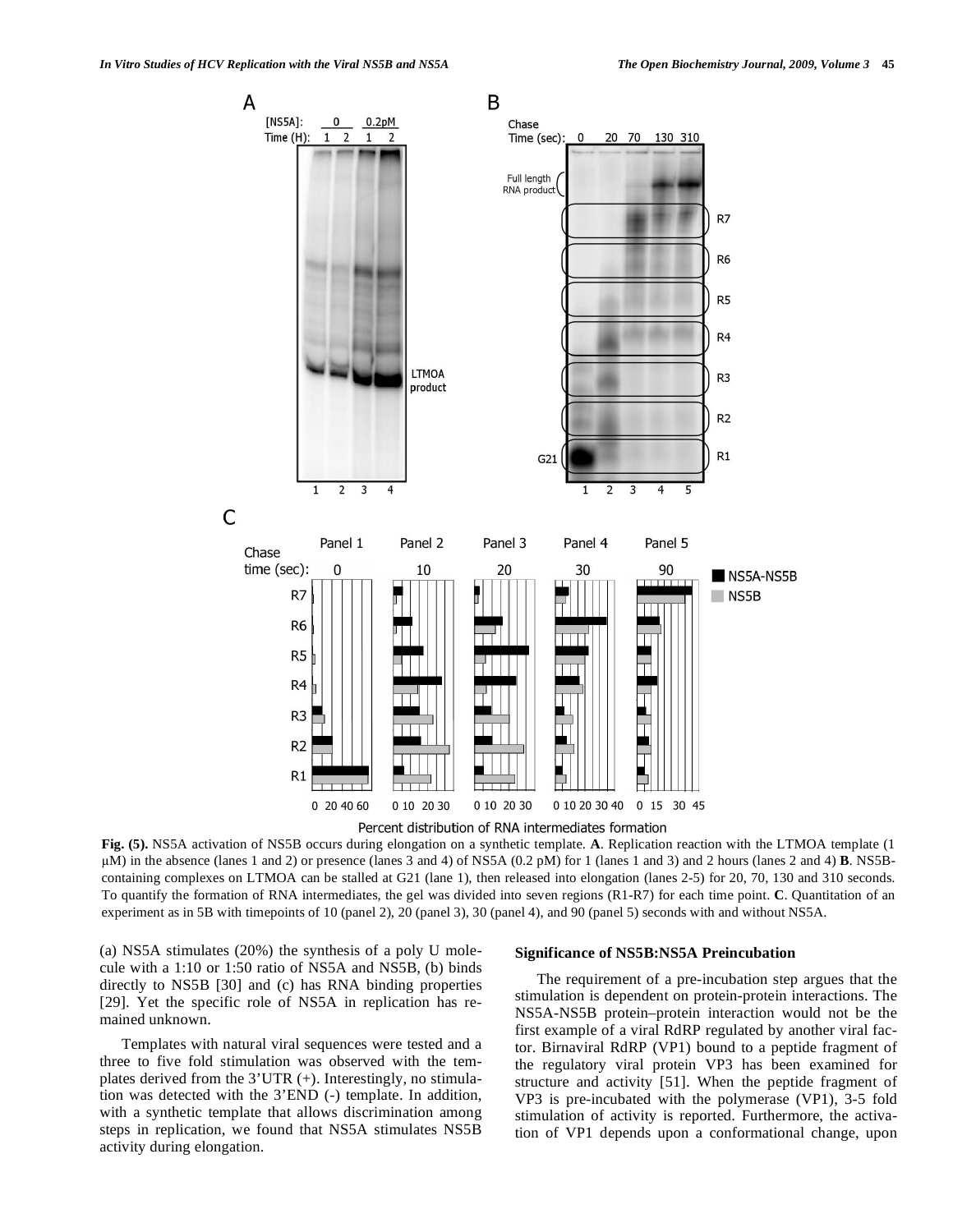peptide binding, that facilitates the accommodation of the template and incoming nucleotides for catalysis.

 Similarly to VP1, NS5B also may require another factor to induce a conformational change. For HCV, the interaction of NS5B-NS5A could lead to the formation of a more efficient NS5A-NS5B complex or alter free NS5B to a more efficient conformation. Perhaps NS5A changes the conformation of NS5B so that the polymerase binds more selectively and replicates more efficiently the 3'UTR (+) derived templates leading to stimulation. This hypothesis is ultimately testable. Indeed, NS5B structural information suggests that the purified enzyme has a "closed" form [52]. A unique feature of the HCV polymerase is a  $\beta$ -hairpin in the thumb sub-domain, which protrudes toward the active site located at the base of the palm subdomain [53, 54]. This hairpin in the closed conformation would be predicted to hinder elongation during synthesis if a template contained a double stranded  $3'$  end. Indeed, this  $\beta$ -hairpin in the closed conformation blocks the catalytic site when a partially double stranded template is used [55]. When part of the  $\beta$ hairpin is deleted, NS5B is able to initiate the synthesis of RNA on this template [55, 56]. It is possible that NS5A induces movement of the NS5B  $\beta$ -hairpin or another regulatory domain allowing the accommodation and elongation of templates. NS5B, once in its open conformation, might recognize the template without any additional aid from the factor, and this conformation may also stimulate elongation.

#### **Template Selective NS5A Stimulation of NS5B**

 *In vitro*, purified NS5B has a very low rate of nucleotide incorporation (2-4 nt/sec) [46] with templates derived from the 3' UTR (+) as well as with synthetic RNAs. This elongation rate contrasts with 20-200 nt/sec for a variety of other RNA polymerases [57], including a reported 70 nt/sec for poliovirus RdRP [58]. However, NS5B uses the 3'END (-) template very efficiently *in vivo* [50] and *in vitro* ([44, 45] and this work), although the mechanism of this template specificity is not known. NS5A stimulates replication by NS5B on templates derived from the 3' UTR (+) that have a double stranded 3' end and on at least one synthetic template with a single stranded 3' end, yet no stimulation is detected on the 3' END (-) template that also has a single stranded 3' end. This result suggests that the template character of the replication start site is not rate limiting in the *in vitro* stimulation by NS5A. Since NS5A has no effect on 3' END (-) replication, it is possible that the 3'END (-) template itself enables more efficient elongation either intrinsically due to its sequence or because this template itself promotes a conformational change in NS5B that contributes to more efficient replication.

 The results with the natural templates are consistent with the hypothesis that NS5A enables NS5B to recognize essential elements of the RNA genome and stimulates the synthesis by NS5B of the negative strand over the positive strand. Thus, *in vivo*, one role of NS5A might be the regulation of template utilization by NS5B.

#### **Replication Elongation**

 Using the LTMOA template, we found that NS5A was able to stimulate NS5B during elongation. NS5A does not decrease the number of pause sites recognized by NS5B, but

rather changes the kinetics of RNA intermediate formation. The LTMOA template has a 3' end predicted to be free of secondary structure so that NS5B might bind and initiate efficiently. Clearly NS5A does not affect the formation of the G21 stalled complex on this template under these conditions. However, as the polymerase resumes elongation, structural or sequence elements in the template might require the influence of NS5A on NS5B for efficient elongation. This hypothesis is supported by the observation that NS5A does not stimulate NS5B catalytic activity on three other synthetic templates even though the first 21 nucleotides are identical to those in LTMOA. Two of these three templates have a 3' end free of predicted secondary structure (data not shown). This result again suggests that the rate limiting step impacted by NS5A is not initiation.

 Stimulation at the elongation phase is observed when NS5A is pre-incubated with NS5B prior to the formation of the G21 complex. Whether stimulation is also achieved when NS5A is depleted from the G21 complex before elongation or when the factor is added after stalled complex formation is still under investigation. These experiments will reveal whether NS5A forms a complex with NS5B to stimulate its catalytic activity or whether a conformational change in NS5B induced by the factor can be achieved once the polymerase is in the ternary complex. The low stoichiometry required for detecting stimulation by NS5A suggests that it might act catalytically on NS5B; future experiments will examine this possibility.

 With the analysis presented here, we propose that NS5A binds NS5B and induces a conformational change that "opens" NS5B. The open form might better accommodate elongation on defined templates. Structural studies of the NS5A-NS5B complex and additional biochemical analysis should expose the molecular details of the mechanism of stimulation.

 In summary, by devising conditions to study the *in vitro* effect of factors in the HCV replication reaction, we have identified a role for NS5A in stimulating replication. The mechanism of stimulation might involve the rotation of the  $NSSB$   $\beta$ -hairpin or other regions of NS5B that block the catalytic site creating a conformation that is elongation competent. Further studies are needed to detail this effect of NS5A. Of course, *in vivo* replication occurs with a complex of host and viral factors in addition to NS5A and NS5B. The conditions presented in this study make it possible to explore the role of additional proteins in replication. These biochemical studies coupled with *in vivo* studies will enable a clearer understanding of HCV replication and its regulation.

#### **ACKNOWLEDGEMENTS**

 The authors are grateful to Dr. Nam Vo and Salvatore Cilia for their scientific input and critical discussion. EQ would like to thank Dr. Stuart Linn for critical discussion and help with data analysis.

#### **ABBREVIATIONS**

| HCV        |          | $=$ Hepatitis C virus        |
|------------|----------|------------------------------|
| RdRp       | $\equiv$ | RNA dependent RNA polymerase |
| ORF        | $\equiv$ | open reading frame           |
| <b>UTR</b> | $\equiv$ | untranslated region          |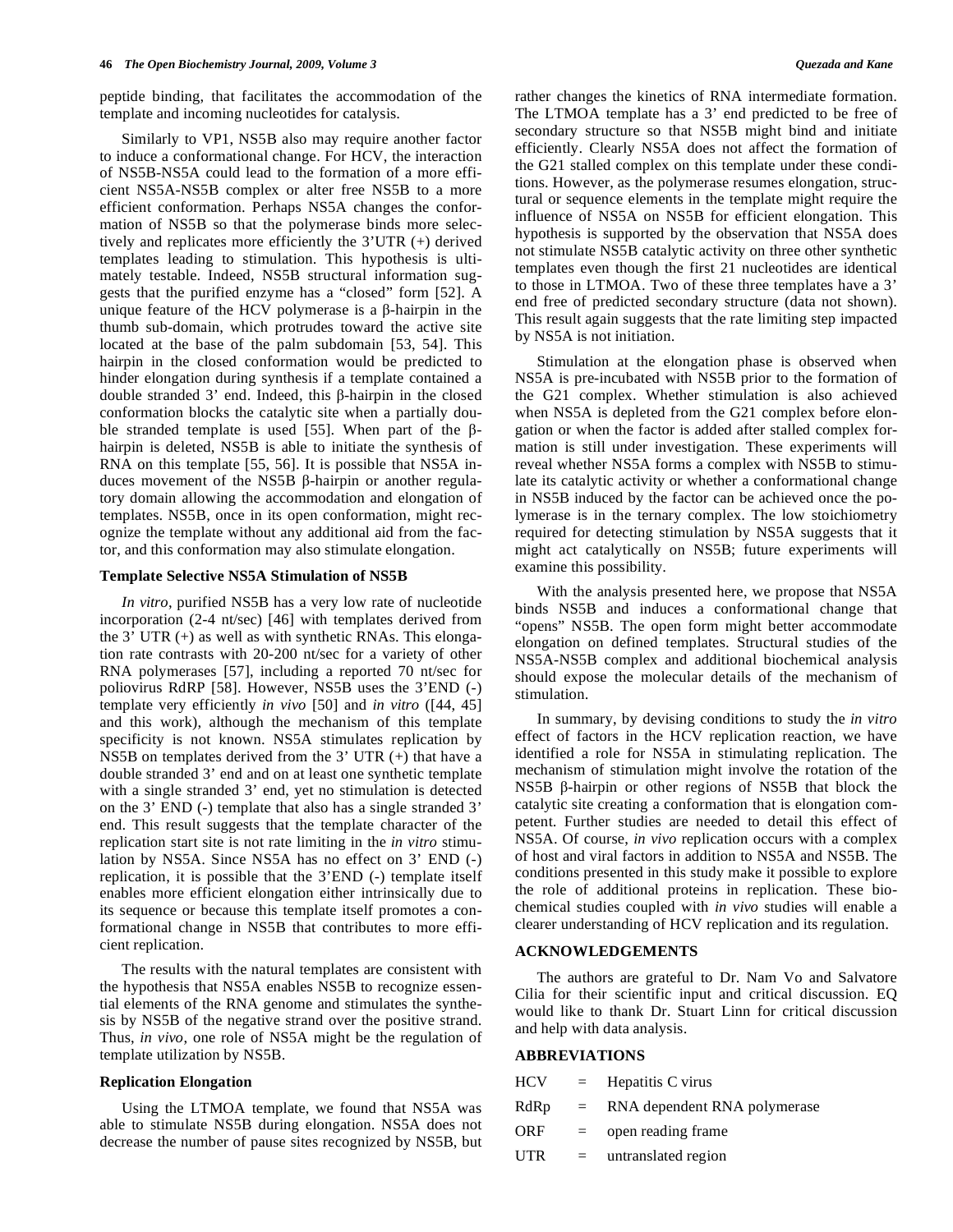| ER          |     | endoplasmic reticulum                         |
|-------------|-----|-----------------------------------------------|
| <b>CTD</b>  | $=$ | carboxy-terminal-domain                       |
| <b>NTD</b>  | $=$ | amino-terminal-domain                         |
| <b>NTP</b>  | $=$ | nucleotide triphosphate                       |
| nt          | $=$ | nucleotide                                    |
| <b>IPTG</b> | $=$ | isopropyl- $\beta$ -D-1-thiogalactopyranoside |
| <b>PMSF</b> | $=$ | phenylmethanesulphonyl fluoride               |
| FL.         | $=$ | full length                                   |

 $\Delta$ 32 = deletion of the first 32 amino-acids

### **SUPPLEMENTARY MATERIAL**

Supplementary material can be viewed at www.bentham.org/open/tobiocj

#### **REFERENCES**

- [1] Lindenbach, B.D.; Rice, C.M. Molecular biology of flaviviruses. *Adv. Virus Res.*, **2003**, *59*, 23-61.
- [2] Grakoui, A.; McCourt, D.W.; Wychowski, C.; Feinstone, S.M.; Rice, C.M. Characterization of the hepatitisC virus-encoded serine proteinase: determination of proteinase-dependent polyprotein cleavage sites. *J*. *Virol*., **1993**, *67*, 2832-2843.
- [3] Bartenschlager, R.; Ahlborn-Laake, L.; Mous, J.; Jacobsen, H. Kinetic and structural analyses of hepatitis C virus polyprotein processing. *J*. *Virol*., **1994**, *68*, 5045-5055.
- [4] Bartenschlager, R.; Ahlborn-Laake, L.; Yasargil, K.; Mous, J.; Jacobsen, H. Substrate determinants for cleavage in cis and in trans by the hepatitis C virus NS3 proteinase. *J*. *Virol*., **1995**, *69*, 198- 205.
- [5] Lohmann, V.; Korner, F.; Herian, U.; Bartenschlager, R. Biochemical properties of hepatitis C virus NS5B RNA-dependent RNA polymerase and identification of amino acid sequence mofits essential for enzymatic activity. *J*. *Virol*., **1997**, *71*, 8416-8428.
- [6] Kolykhalov, A.A.; Mihalik, K.; Feinstone, S.M.; Rice, C.M. Hepatitis C virus-encoded enzymatic activities and conserved RNA elements in the 3' nontranslated region are essential for virus replication *in vivo*. *J*. *Virol.*, **2000**, *74*, 2046-2051.
- [7] Ishido, S.; Fujita, T.; Hotta, H. Complex formation of NS5B with NS3 and NS4A proteins of hepatitis C virus. *Biochem*. *Biophys*. *Res*. *Commun*., **1998**, *244*, 35-40.
- [8] Piccininni, S.; Varaklioti, A.; Nardelli, M.; Dave, B.; Raney, K.D.; McCarthy, J.E. Modulation of the hepatitis C virus RNA-dependent RNA polymerase activity by the non-structural (NS) 3 helicase and the NS4B membrane protein. *J*. *Biol*. *Chem*., **2002**, *277*, 45670- 45679.
- [9] Shimakami, T.; Hijikata, M.; Luo, H.; Ma, Y.Y.; Kaneko, S.; Shimotohno, K.; Murakami, S. Effect of interaction between hepatitis C virus NS5A and NS5B on hepatitis C virus RNA replication with the hepatitis C virus replicon. *J*. *Virol*., **2004**, *78*, 2738-2748.
- [10] Tellinghuisen, T.L.; Foss, K.L.; Treadaway, J.C.; Rice, C.M. Identification of residues required for RNA replication in domains II and III of the hepatitis C virus NS5A protein. *J*. *Virol*., **2008**, *82*, 1073-1083.
- [11] Goh, P.Y.; Tan, Y.J.; Lim, S.P.; Tan, Y.H.; Lim, S.G.; Fuller-Pace, F.; Hong, W. Cellular RNA helicase p68 relocalization and interaction with the hepatitis C virus (HCV) NS5B protein and the potential role of p68 in HCV RNA replication. *J*. *Virol*., **2004**, *78*, 5288- 5298.
- [12] Tu, H.; Gao, L.; Shi, S.T.; Taylor, D.R.; Yang, T.; Mircheff, A.K.; Wen, Y.; Gorbalenya, A.E.; Hwang, S.B.; Lai, M.M. Hepatitis C virus RNA polymerase and NS5A complex with a SNARE-like protein. *Virology*, **1999**, *263*, 30-41.
- [13] Randall, G.; Panis, M.; Cooper, J.D.; Tellinghuisen, T.L.; Sukhodolets, K.E.; Pfeffer, S.; Landthaler, M.; Landgraf, P.; Kan, S.; Lindenbach, B.D.; Chien, M.; Weir, D.B.; Russo, J.J.; Ju, J.; Brownstein, M.J.; Sheridan, R.; Sander, C.; Zavolan, M.; Tuschl, T.; Rice, C.M. Cellular cofactors affecting hepatitis C virus infection and replication. *Proc*. *Natl*. *Acad*. *Sci*. *USA*, **2007**, *104*, 12884- 12889.
- [14] Schmidt-Mende, J.; Bieck, E.; Hugle, T.; Penin, F.; Rice, C.M.; Blum, H.E.; Moradpour, D. Determinants for membrane association of the hepatitis C virus RNA-dependent RNA polymerase. *J*. *Biol*. *Chem*., **2001**, *276*, 44052-44063.
- [15] Cramer, J.; Jaeger, J.; Restle, T. Biochemical and Pre-Steady-State Kinetic Characterization of the Hepatitis C Virus RNA Polymerase (NS5BDELTA21, HC-J4). *Biochemistry*, **2006**, *45*, 3610-3619.
- [16] Carroll, S.S.; Sardana, V.; Yang, Z.; Jacobs, A.R.; Mizenko, C.; Hall, D.; Hill, L.; Zugay-Murphy, J.; Kuo, L.C. Only a small fraction of purified hepatitis C RNA-dependent RNA polymerase is catalytically competent: implications for viral replication and *in vitro* assays. *Biochemistry*, **2000**, *39*, 8243-8249.
- [17] Ng, K.K.; Arnold, J.J.; Cameron, C.E. Structure-function relationships among RNA-dependent RNA polymerases. *Curr. Top. Microbiol. Immunol.*, **2008**, *320*, 137-156.
- [18] Kim, M.; Kim, H.; Cho, S.-P.; Min, M.-K. Template requirements for De Novo RNA synthesis by hepatitis C virus nonstructural protein 5B polymerase on the viral X RNA. *J. Virol.,* **2002**, *76*, 6944- 6956.
- [19] Oh, J.-W.; Sheu, G.-T.; Lai, M.M.C. Template requirement and initiation site selection by hepatitis C Virus polymerase on a minimal viral RNA template. *J. Biol. Chem.*, **2000**, *275*, 17710-17717.
- [20] Shim, J.H.; Larson, G.; Wu, J.Z.; Hong, Z. Selection of 3'-template bases and initiating nucleotides by hepatitis C virus NS5B RNAdependent RNA polymerase. *J. Virol.,* **2002**, *76*, 7030-7039.
- [21] Binder, M.; Quinkert, D.; Bochkarova, O.; Klein, R.; Kezmic, N.; Bartenschlager, R.; Lohmann, V. Identification of determinants involved in initiation of hepatitis C virus RNA synthesis by using intergenotypic replicase chimeras. *J. Virol.,* **2007**, *81*, 5270-5283.
- [22] Appel, N.; Herian, U.; Bartenschlager, R. Efficient rescue of hepatitis C virus RNA replication by transcomplementation with nonstructural protein 5A. *J. Virol.,* **2005**, *79*, 896-909.
- [23] Brass, V.; Bieck, E.; Montserret, R.; Wolk, B.; Hellings, J.A.; Blum, H.E.; Penin, F.; Moradpour, D. An amino-terminal amphipathic alpha-helix mediates membrane association of the hepatitis C virus nonstructural protein 5A. *J*. *Biol*. *Chem*., **2002**, *277*, 8130- 8139.
- [24] Tellinghuisen, T.L.; Marcotrigiano, J.; Gorbalenya, A.E.; Rice, C.M. The NS5A protein of hepatitis C virus is a zinc metalloprotein. *J*. *Biol*. *Chem*., **2004**, *279*, 48576-48587.
- [25] Kaneko, T.; Tanji, Y.; Satoh, S.; Hijikata, M.; Asabe, S.; Kimura, K.; Shimotohno, K. Production of two phosphoproteins from the NS5A region of the hepatitis C viral genome. *Biochem*. *Biophys*. *Res*. *Commun*., **1994**, *205*, 320-326.
- [26] Appel, N.; Schaller, T.; Penin, F.; Bartenschlager, R. From structure to function: new insights into hepatitis C virus RNA replication. *J*. *Biol*. *Chem*., **2006**, *281*, 9833-9836.
- [27] Neddermann, P.; Quintavalle, M.; Di Pietro, C.; Clementi, A.; Cerretani, M.; Altamura, S.; Bartholomew, L.; De Francesco, R. Reduction of hepatitis C virus NS5A hyperphosphorylation by selective inhibition of cellular kinases activates viral RNA replication in cell culture. *J*. *Virol*., **2004**, *78*, 13306-13314.
- [28] Quintavalle, M.; Sambucini, S.; Di Pietro, C.; De Francesco, R.; Neddermann, P. The alpha isoform of protein kinase CKI is responsible for hepatitis C virus NS5A hyperphosphorylation. *J*. *Virol*., **2006**, *80*, 11305-11312.
- [29] Huang, L.; Hwang, J.; Sharma, S.; Hargittai, M.; Chen, Y.; Arnold, J.; Raney, K.; Cameron, C. Hepatits C virus non-structural protein 5A (NS5A) is a RNA-binding protein. *J. Biol. Chem.*, **2005**, *280*, 36417-36428.
- [30] Shirota, Y.; Luo, H.; Qin, W.; Kaneko, S.; Yamashita, T.; Kobayashi, K.; Murakami, S. Hepatitis C virus (HCV) NS5A binds RNAdependent RNA polymerase (RdRP) NS5B and modulates RNAdependent RNA polymerase activity. *J*. *Biol*. *Chem*., **2002**, *277*, 11149-11155.
- [31] Vo, N.V.; Tuler, J.; Lai, M.M.C. Enzymatic characterization of the full-length and C-terminally truncated hepatits C virus RNA polymerases: function of the last 21 amino acids of the C terminus in template binding and RNA synthesis. *Biochemistry*, **2004**, *43*, 10579-10591.
- [32] Hausmann, S.; Shuman, S. Characterization of the CTD phosphatase Fcp1 from fission yeast, preferential dephosphorylation of serine 2 versus serine 5. *J*. *Biol*. *Chem*., **2002**, *277*, 21213-21220.
- [33] Krieger, N.; Lohmann, V.; Bartenschlager, R. Enhancement of hepatitis C virus RNA replication by cell culture-adaptive mutations. *J*. *Virol*., **2001**, *75*, 4614-4624.